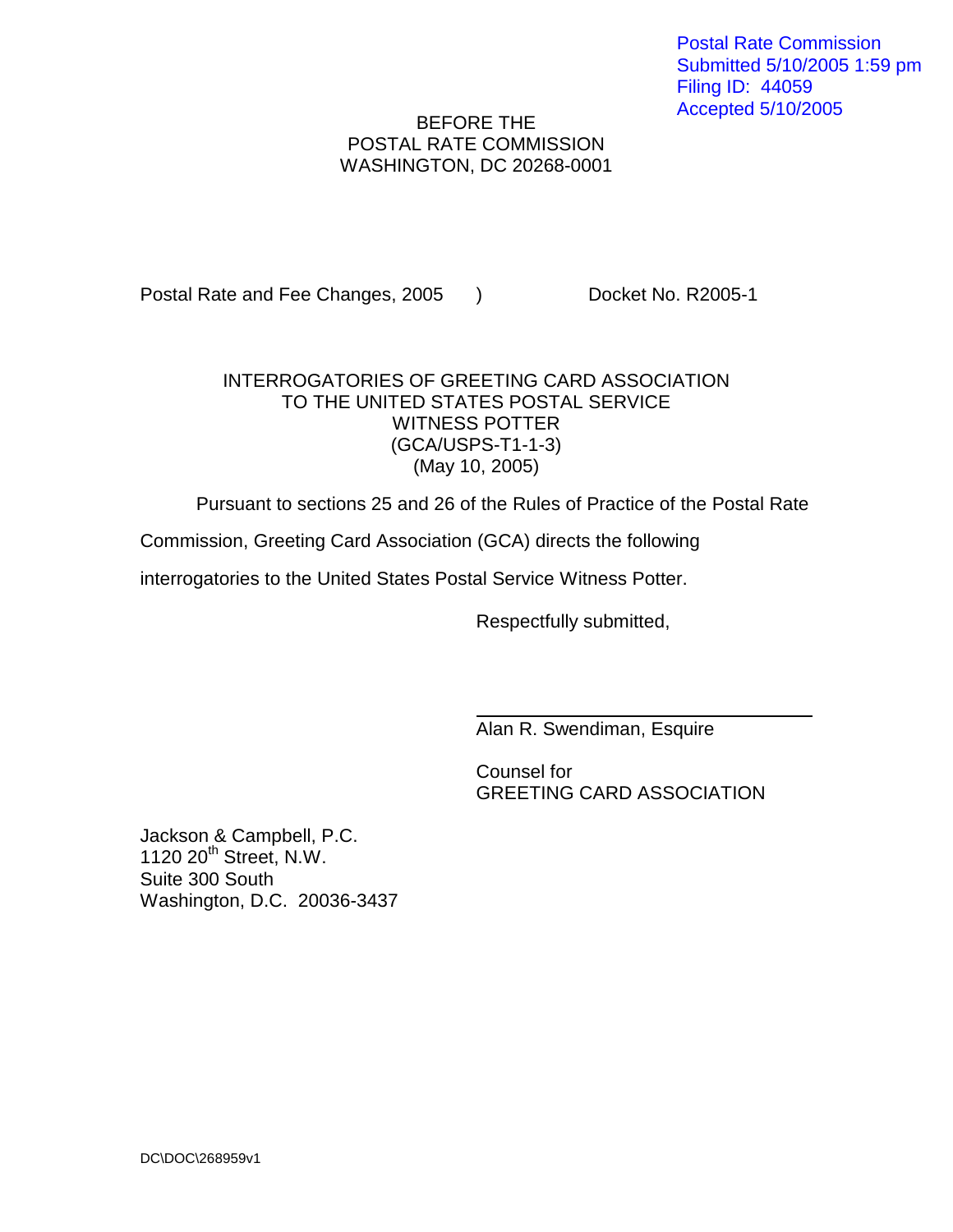GCA/USPS-T1-1. In your testimony at page 2, starting at line 18, you state "We currently face serious economic and operational challenges. The need to raise rates prematurely for any reason will not help us meet them, and will burden our customers and the economy." In the same manner, you stated publicly and in greater detail at recent Senate Committee hearings on postal reform: "Electronic diversion continues to erode First-Class Mail volume, this product will become more price-sensitive than ever. Higher rates will likely increase the pace of change, accelerating the volume decline, resulting in falling revenue…".

- a. Do you understand your statement at the Senate Committee hearings on postal reform to be what economists call a situation of absolute own price elasticity with a value greater than the absolute value of –1?
- b. Why is the Postal Service proposing to raise rates at all for FCM in this case if it believes the lost volume from the increase will reduce, rather than raise, revenue for the Postal Service?
- c. Do you agree that USPS witness Thress and you cannot both be correct in assessing the true value of the own price elasticity for the FCLM subclass?
- d. How do you reconcile your statement above at the Senate Committee hearings on postal reform with the "rate case elasticity" submitted by USPS witness Thress in this case, which shows an own price elasticity for FCM below the absolute value of –1, albeit higher than the relatively inelastic rate case elasticity for FCM that he submitted in last rate case?
- e. Is your statement at the Senate Committee hearings on postal reform and in your testimony as referenced above one of the reasons the Postal Service considered phased rates preparatory to filing this case, i.e. to avoid a highly publicized double digit increase in the face of increasingly elastic demand conditions in FCM?
- f. Are there other elasticity perspectives than those proferred by rate case witnesses of which you or any staff advising you are aware which have helped inform your opinion of the issues? If so, please provide all such materials, including, but not limited to, materials developed under the direction of Margaret Crenshaw within the USPS or any individuals or groups outside USPS, other internal source(s) or external source(s).

GCA/USPS-T1-2. In your testimony at page 2, starting at line 18, you state "We currently face serious economic and operational challenges. The need to raise rates prematurely for any reason will not help us meet them, and will burden our customers and the economy." In the same manner, you stated publicly and in greater detail at recent Senate Committee hearings on postal reform: "Declining First-Class Mail volume, coupled with a market shift from higher-margin to lowermargin products, will result in insufficient revenue to support our infrastructure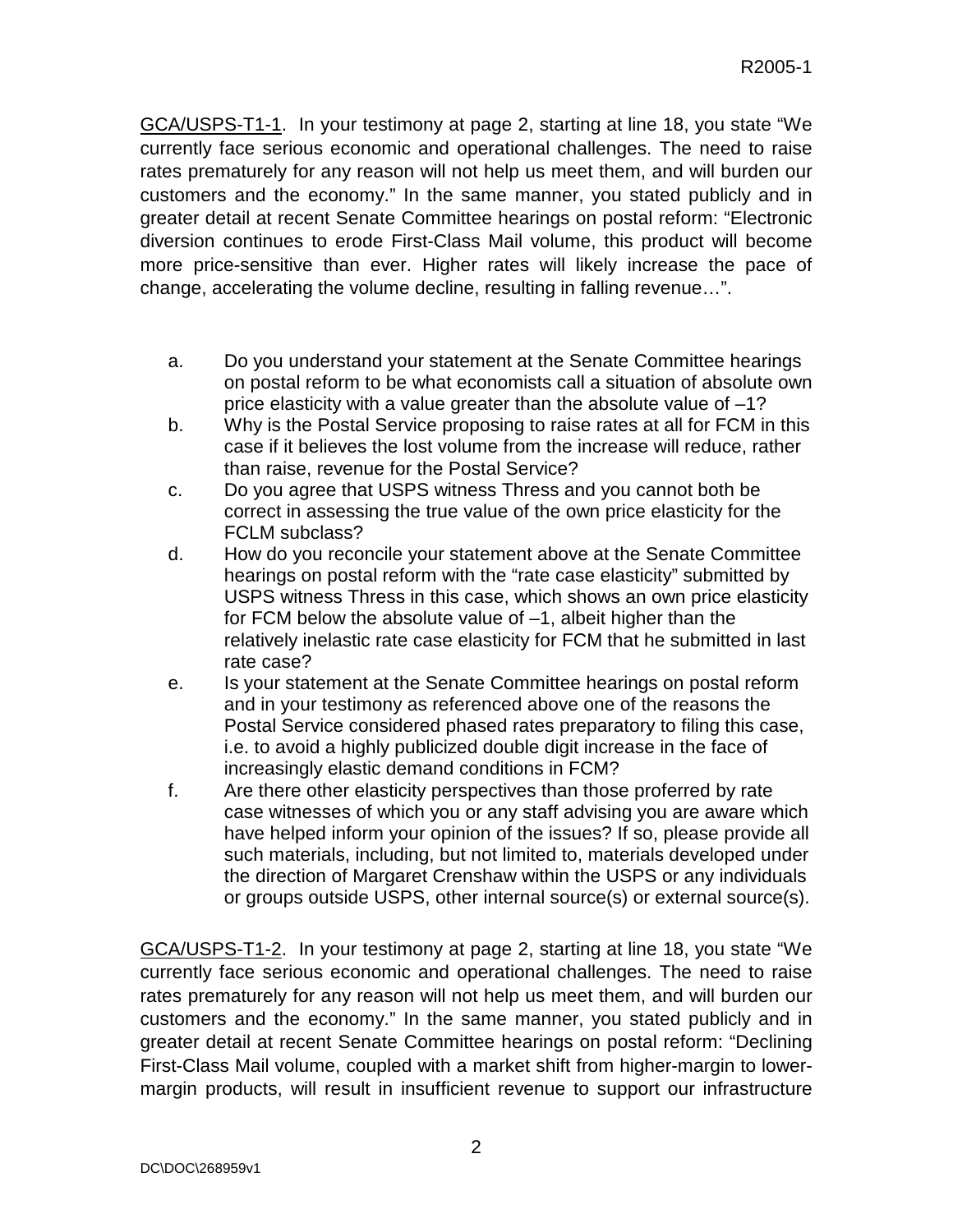and the costs of an ever-expanding delivery network." In a letter to Sen. Susan Collins dated February 14, 2005, USPS Board of Governors, Chairman James C. Miller III stated: "On the other hand, the Service faces significant challenges. Its decades-old business model, in which a continually-growing First-Class Mail volume with its large per-piece contribution defrays the major portion of infrastructure costs, is no longer valid."

- a. Are your statements consistent with that of Chairman Miller? If your answer is not an unqualified "yes," please explain.
- b. Please state specifically what "lower-margin products" you are referring to by subclass.
- c. Combined with your statement about increasing elasticities in FCM, isn't the inevitable conclusion of the points made above that today's lower margin volume drivers for the Postal Service will have to have larger per-piece contributions than at present, while FCM will have to have lower per-piece contributions than at present? Please explain fully your answer.
- d. Do you agree that the proposed across the board rate increase in this case, whatever its merits on other grounds, does not address the relative rate issues implied by the above statements?
- e. When does the Postal Service plan on starting to address the relative per-piece contribution issues raised in the above statements insofar as rate setting is concerned?
- f. Would you agree that if per piece contributions are lowered for FCM, and raised for Standard, some Standard mail that is price inelastic may migrate to FCM, thus helping to amelioriate the current decline in FCM volume?
- g. Is rapid growth from targeted advertising FCM at relatively higher perpiece contributions to overhead, albeit lower than current, combined with higher-than-current per- piece contributions from advertising mail that remains in the Standard Class the most likely new business model that the USPS will need to adopt to remain financially viable? Please explain fully your answer.
- h. Was any costs benefit test applied to the question whether the costs of avoiding the issues raised in a. through g., above, were worth the benefits of an across-the-board revenue raising initiative that does not address those issues? If your answer is not an unqualified "no," please describe that test fully and state the conclusions it yielded.